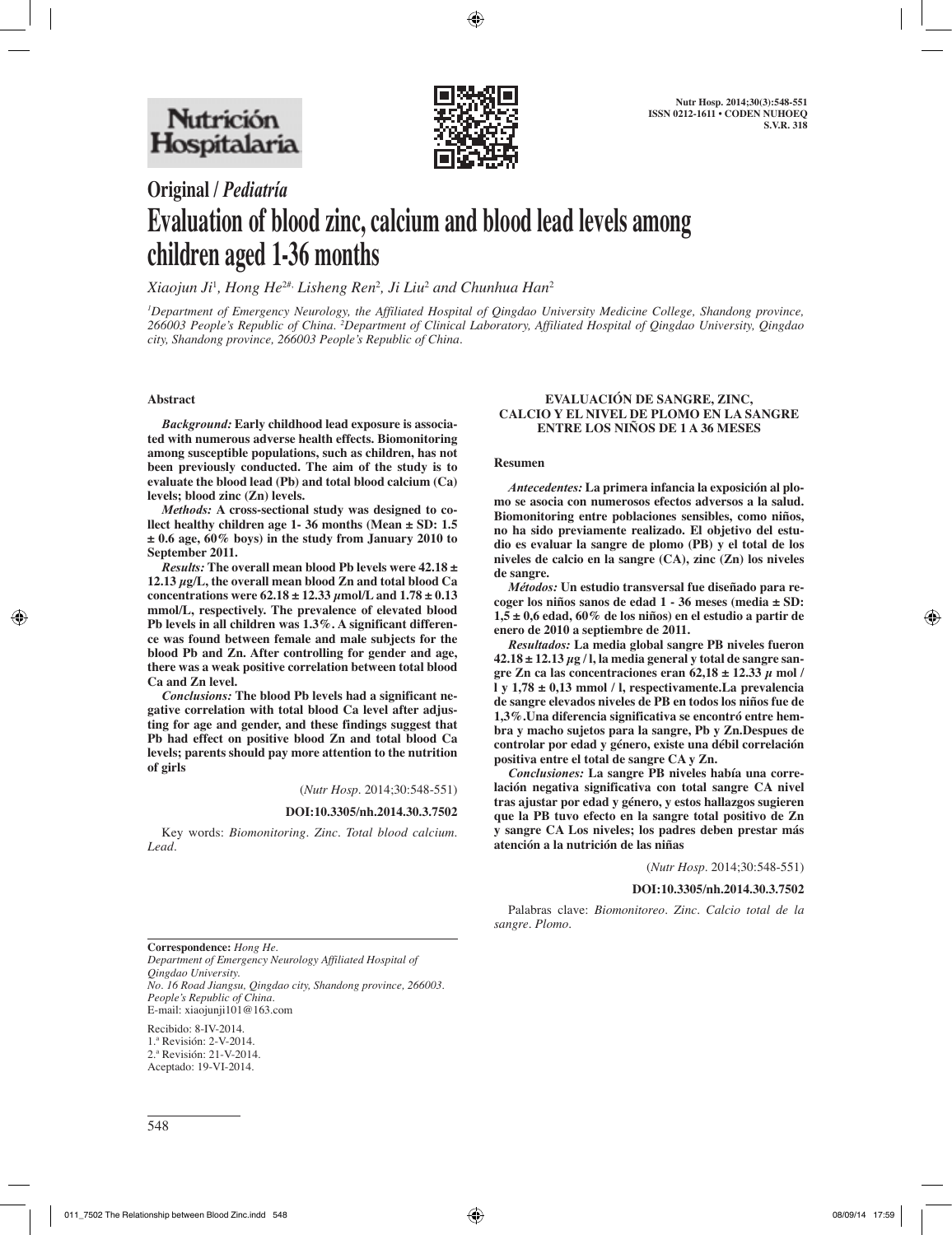# **Introduction**

Over the past several decades there has been a remarkable reduction in environmental sources of lead, improved protection from occupational lead exposure, and an overall decreasing trend in the prevalence of elevated blood lead levels (BLLs) in U.S. adults. As a result, the U.S. national BLLs geometric mean among adults was  $1.2\mu$ g/dL during 2009-2010<sup>1</sup>. Previous study revealed that elevated blood Pb level has negative effects on the body mass index $(BMI)^2$ , hematopoietic system<sup>3, 4</sup>, immune system<sup>5</sup>, also anemia<sup>6</sup>. Children are the most vulnerable and affected group to lead exposure. Thus, Pb poisoning is now recognized as a severe environmental health threat to children. Meantime, Zn and Ca are also important metal cofactors for many enzymes and proteins, which play important role in human metabolism<sup>7</sup>.

Therefore, the aim of this study was to analyze the correlation between whole blood Pb and Zn, Ca levels in children. Our analyses were based on population-based screening data, which were collected from a total of 120 children aged 1- to 36 -month.

## **Subjects and Methods**

## *Subjects*

Healthy children age 1-36 months were recruited in the study from January 2010 to September 2011. About one third of them were selected randomly from our outpatient. And the rest consisted of children who recruited from the child health center of our hospital for physical examination. A total of 120 healthy children were recruited for the study.

All participants were given informed consent. All subjects agreed to provide their personal information regarding the purpose and the procedures of our study.

# *Methods*

We collected 10 ml of venous blood to test the blood Pb, total blood Ca and blood Zn levels. Whole blood Pb levels were analyzed using an atomic absorption spectrometer (283.3 nm) equipped with a tungsten atomizer (BH2100, Bo hui, Beijing, China); blood Zn and total blood Ca levels were analyzed by flame

atomic absorption spectrometry (BH5100, Bo hui, Beijing, China) using hollow cathode lamps (213.9, and 422.7nm for Zn and Ca, respectively). Reference values were as follows: Ca: 1.55–2.65 mmol/L, Pb: 0–100  $\mu$ g/L, and Zn: (0–12 months) 58–100  $\mu$ mol/L. Intoxication levels are as follows: Pb:  $\geq 100 \mu g/L$ , These reference values were based on the U.S. Centers for Disease Control criteria for Pb poisoning<sup>8</sup>.

#### *Statistics Analysis*

Data analyses were performed using R software programming language9 . Student's unpaired t-test was used for comparison of blood Pb and Ca and Zn between male and female subjects. Pearson's partial correlation coefficient was used to determine an association between blood Pb, Ca and Zn. All statistical tests were two-sided, and value of  $P < 0.05$  was considered statistically significant.

### *Ethics Statement*

All parents and/or guardians on behalf of the children agreed to provide their personal information regarding the purpose and the procedures of our study, and written informed consent .The study was performed in accordance with the Declaration of Helsinki. Approval was obtained from the Institutional Review Board of Qingdao University Medicine College.

## **Results**

A total of 120 healthy children were recruited for the study. The mean age of the children studied was  $1.5 \pm$ 0.6 ages, and 60% of the subjects were male. The overall mean blood Pb levels were  $(42.18 \pm 12.13) \mu g/L$ .

# *Zinc*

The overall mean blood Zn concentration was 61.19  $\pm$  11.30  $\mu$ mol/L. Levels of Zn increased gradually with age, 24.1% of them were Zn deficient, and the prevalence of Zn deficiency decreased with age from 43.1% to 11.3%; however, Zn deficiency was still very common.

|              | <b>Table I</b><br>Comparison of trace element levels in the blood according to age groups |                   |                     |                 |  |  |
|--------------|-------------------------------------------------------------------------------------------|-------------------|---------------------|-----------------|--|--|
| Age (months) | n                                                                                         | $Pb(\mu g/L)$     | $Zn$ ( $\mu$ mol/L) | Ca (mmol/L)     |  |  |
| < 6          | 42                                                                                        | $32.41 \pm 11.20$ | $45.12 \pm 7.61$    | $1.74 \pm 0.22$ |  |  |
| $6 - 12$     | 44                                                                                        | $42.21 \pm 13.07$ | $56.17 \pm 8.14$    | $1.62 \pm 0.20$ |  |  |
| >12          | 34                                                                                        | $44.17 \pm 12.43$ | $67.11 \pm 12.21$   | $1.84 \pm 0.19$ |  |  |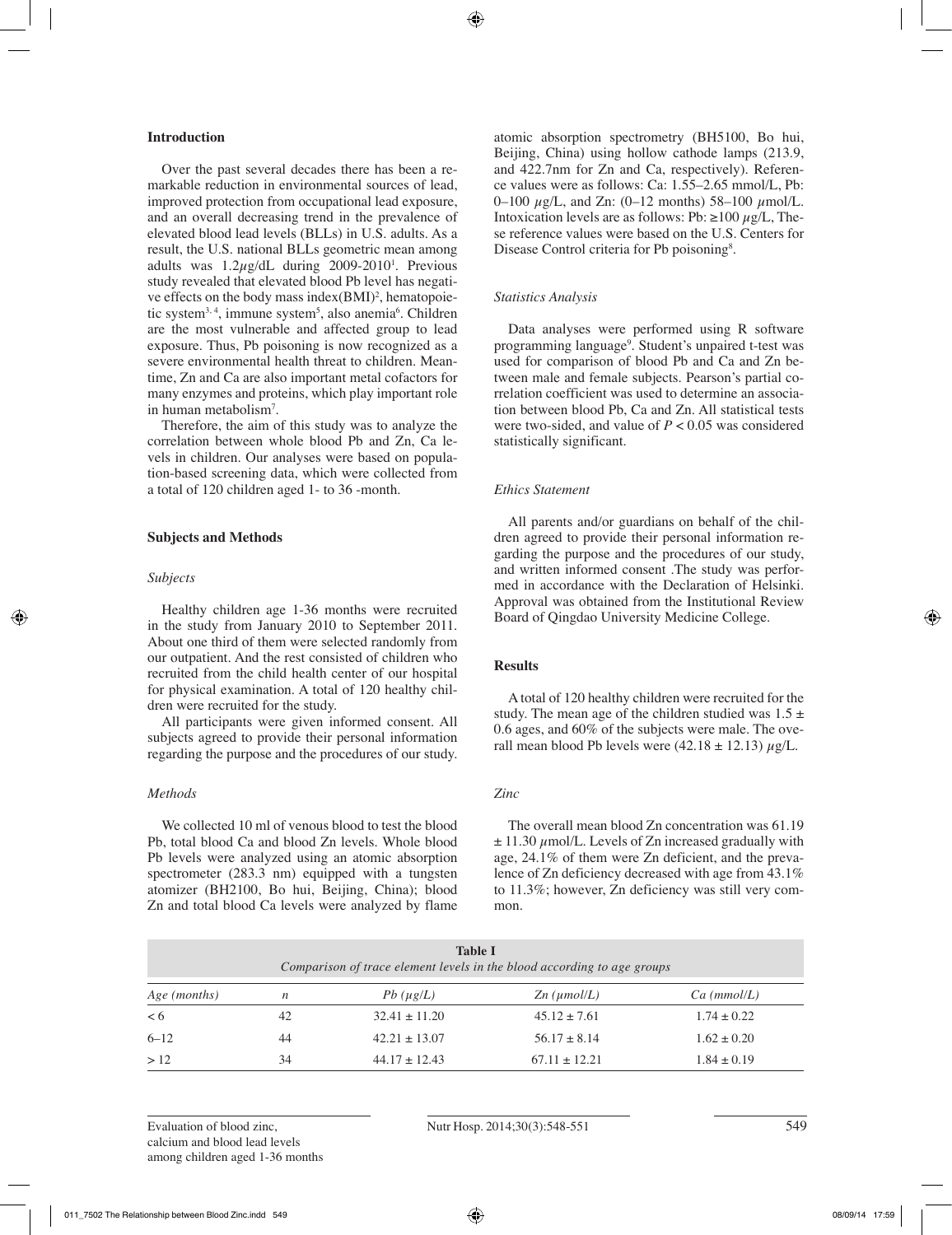# *Calcium*

The overall mean blood Ca concentration was (1.78  $\pm$  0.13) mmol/L. Overall, 6.06% of children was low blood Ca levels. No significant differences in blood Ca concentrations were found between female and male subjects. Significant differences were found between female and male subjects for the blood Pb and Zn levels as showed in table II.

#### *Element correlations*

After controlled for age and gender, we found that there were significant negative correlations between Pb and Ca  $(r = -0.649, p < 0.01)$ . Weaker positive correlations were also noted between Ca and Zn ( $r = 0.289$ ,  $p < 0.01$ ). Multiple logistic regression analysis was performed to further the identification of the correlations between blood Pb, Ca and Zn. Multiple logistic regression analysis also showed that Pb had weaker negative correlations with Ca and Zn (*B*= -5.23, -5.741, *p<*0.01*).*

#### **Discussion**

Our results showed that there was a weak positive correlation between blood Ca and Zn level after controlling for gender and age. The data from the present study indicate that the levels of Pb was lower than previous reported in Shandong city (China) in 2012<sup>10</sup>,  $Changchun(China)^{11}$  and sub-Saharan African  $12$ . The mainly reason maybe that the level of lead exposure have a area difference. Overall, the results of our research showed that the mean blood Pb level in children is lower than that of the criteria from the U.S. Centers for Disease Control<sup>13</sup>. Another finding of our study is that there are significant differences in the blood Pb and Zn level between female and male subjects . the possible reason maybe that parents pay more attention to the health status of boy than that of girl in China. Thus , boy have more chance to play games outside, air lead may have an effect on children's blood lead  $levels^{14}$ .

Deficiencies of essential metals can increase the hazard of lead exposure<sup>15</sup>, Previous study revealed that deficiency of zinc and calcium can increases lead absorption and toxicity<sup>16</sup>. Children who have a lower dietary intake of Ca or Zn have a higher Pb absorption $17$ .

Some research also found that blood Pb was negatively correlated with blood Ca18,which is consist with our study. Recent researches also showed that many essential trace metals have effect on the blood Pb level19. The relationship between blood Pb and essential trace metals is still should be further research in Chinese children population.

The present study showed that blood Zn levels gradually increased with age, which was consistent with the previous reports. Considering the importance of these nutritional essential metals, the supplementation of trace elements during children growth stage is important. However, there are some limitations in this study, for example, smaller sample study, lacking of information related to feedings habits, socioeconomically status of the families, type of plumbing or paintings in the houses and so on. Thus further researches on supplementation of trace elements should included more information. The interaction between toxic and nontoxic essential metals also should be further research in Chinese children population.

#### **Conclusion**

These findings suggest that Pb had weaker positive correlations with Zn and Ca; parents should pay more attention to the nutrition of girls. Meanwhile, further long-term follow-up are still needed.

## **References**

- 1. Very high blood lead levels among adults United States, 2002-2011. *MMWR Morb Mortal Wkly Rep* 2013, 62(47):967- 71.
- 2. Saavedra Juarez N, Chavez Ramos JE, Gomez Alonso C, Rodriguez-Orozco AR: [Low height and weight associated with lead-chronic intoxication in a group of children from families potters]. *Nutr Hosp* 2010, 25(3):470.
- 3. Wang J, Zhu H, Yang Z, Liu Z: Antioxidative effects of hesperetin against lead acetate-induced oxidative stress in rats. *Indian J Pharmacol* 2013, 45(4):395-8.
- 4. Herman DS, Geraldine M, Venkatesh T: Evaluation, diagnosis, and treatment of lead poisoning in a patient with occupational lead exposure: a case presentation. *J Occup Med Toxicol* 2007,  $2.7$
- 5. Wang L, Wang JY, Bai H, Li XF, Wan F: [Impact of excessive blood-lead levels on T cell subsets in lead exposed workers]. *Zhongguo Shi Yan Xue Ye Xue Za Zhi* 2011, 19(6):1509-11.
- 6. Turgut S, Polat A, Inan M, Turgut G, Emmungil G, Bican M *et al*: Interaction between anemia and blood levels of iron, zinc, copper, cadmium and lead in children. *Indian J Pediatr* 2007, 74(9):827-30.

| <b>Table II</b><br>Comparison of trace element levels in the blood according to gender |    |                   |                     |                 |  |  |
|----------------------------------------------------------------------------------------|----|-------------------|---------------------|-----------------|--|--|
| Gender                                                                                 | n  | $Pb(\mu g/L)$     | $Zn$ ( $\mu$ mol/L) | Ca (mmol/L)     |  |  |
| Female                                                                                 | 60 | $43.96 \pm 19.30$ | $58.42 \pm 11.11$   | $1.77 \pm 0.21$ |  |  |
| Male                                                                                   | 60 | $36.14 \pm 16.31$ | $62.61 \pm 14.07$   | $1.81 \pm 0.26$ |  |  |